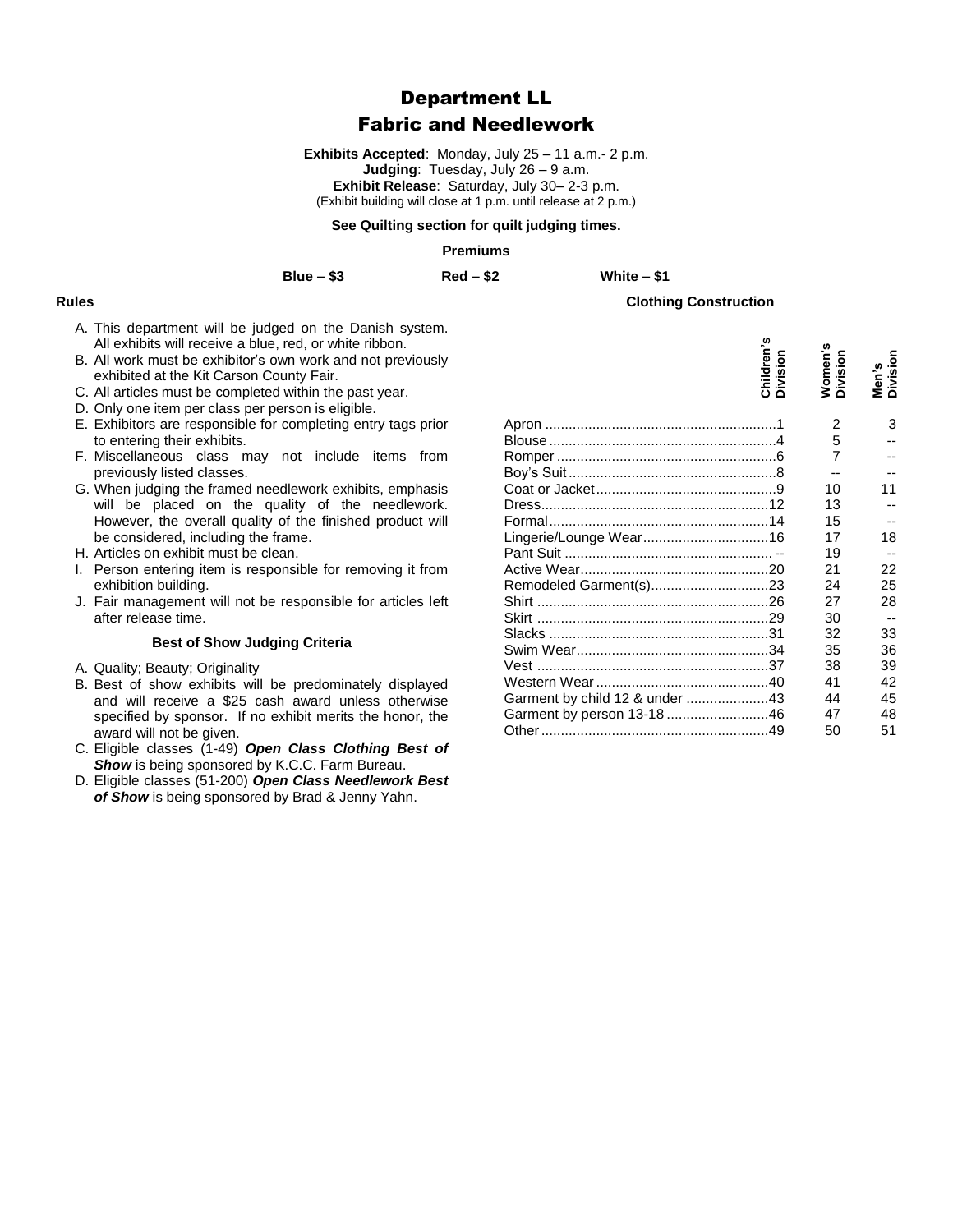## **Needlework**

| mbroidered<br>ய               | Machine<br>mbroidery<br>Form<br>Free<br>ш | Stitch<br>Cross | titch<br><b>ú</b><br>SS<br>ě<br>Ö<br>ounted<br>ت | <b>Work</b><br>Crewel | Candlewicking | Embroidery<br>Punch | Machine<br>mbroidery<br>Digital I<br>ш |
|-------------------------------|-------------------------------------------|-----------------|--------------------------------------------------|-----------------------|---------------|---------------------|----------------------------------------|
|                               | 62                                        | 63              | 64                                               | 65                    | 66            | 67                  | 68                                     |
|                               | 70                                        | 71              | 72                                               | 73                    | 74            | 75                  | 76                                     |
|                               | 78                                        | 79              | 80                                               | 81                    | 82            | 83                  | 84                                     |
| Pillow.                       | 86                                        | 87              | 88                                               | 89                    | 90            | 91                  | 92                                     |
|                               | 94                                        | 95              | 96                                               | 97                    | 98            | 99                  | 100                                    |
|                               | 102                                       | 103             | 104                                              | 105                   | 106           | 107                 | 108                                    |
|                               | 110                                       | 111             | 112                                              | 113                   | 114           | 115                 | 116                                    |
|                               | 118                                       | 119             | 120                                              | 121                   | 122           | 123                 | 124                                    |
|                               | 126                                       | 127             | 128                                              | 129                   | 130           | 131                 | 132                                    |
|                               | 134                                       | 135             | 136                                              | 137                   | 138           | 139                 | 140                                    |
| Item by child 12 & under  141 | 142                                       | 143             | 144                                              | 145                   | 146           | 147                 | 148                                    |
|                               | 150                                       | 151             | 152                                              | 153                   | 154           | 155                 | 156                                    |